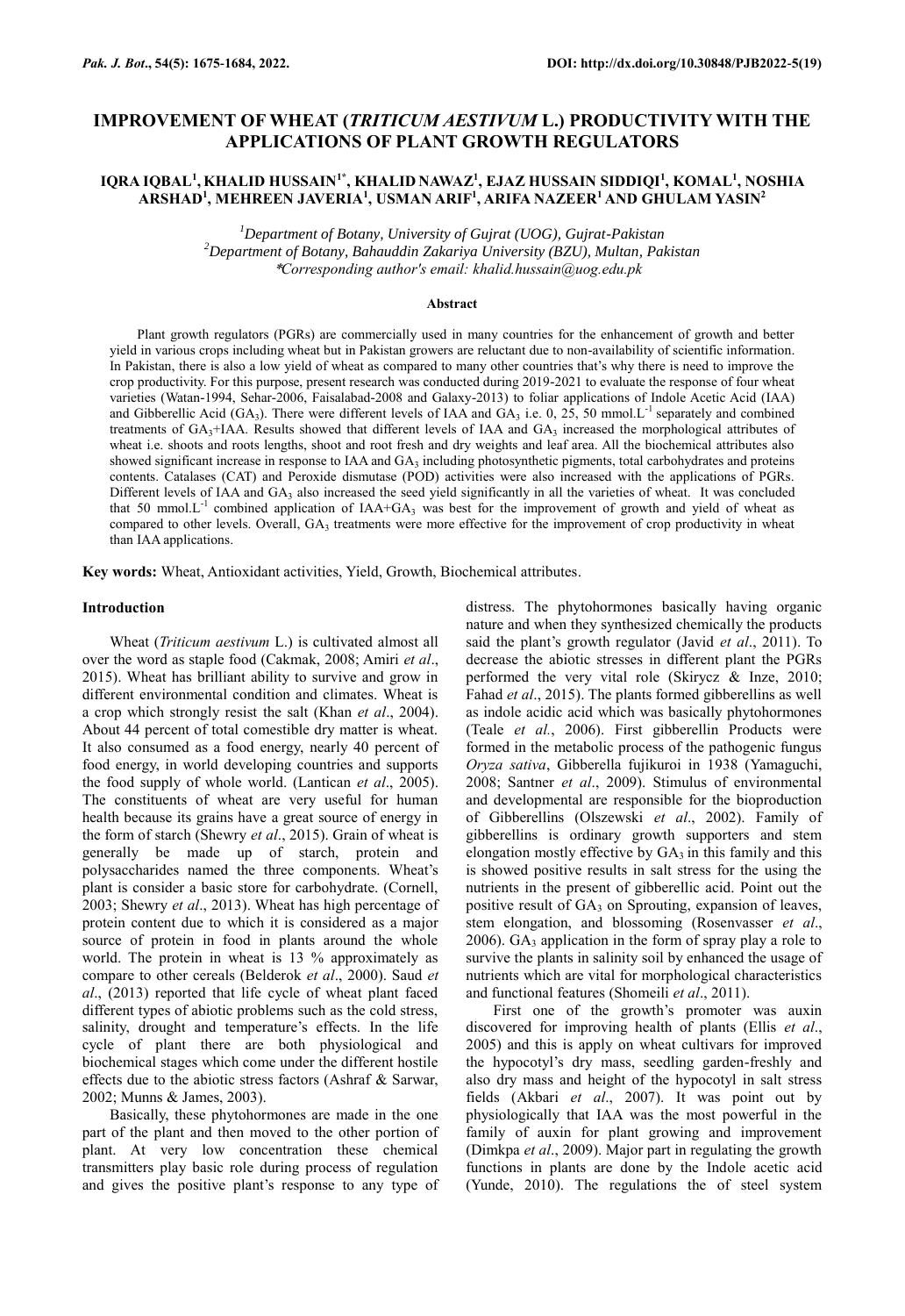improvement, dominance of the apices and also the cell's elongation, were done due to its (Wang *et al*., 2001). The IAA (indole acidic acid) in form of exogenous spray on shoot and root of *Tritium aestivum* exhibits the positive influence in this case of experiments (Egamberdieva, 2009). Application of Both IAA and  $GA_3$  are improved the storing as well as shelf life of plant (Gou *et al*., 2010). These both hormones are showed the positive influence for the regulating the development and also roots enhancement and also effect the on the signaling of hormones during the communication in various types of pathways (Nemhauser *et al*., 2006; Yaxley *et al*., 2001).

This study was conducted to find out the effect of different levels of IAA and  $GA_3$  on different wheat varieties to evaluate its growth and yield.

## **Materials and Methods**

Experiments were conducted at University of Gujrat, Gujrat, Pakistan, during 2019-21. Seeds of four wheat varieties (Watan-1994, Sehar-2006, Faisalabad-2008 and Galaxy-2013) were obtained from Punjab Agriculture Department, Gujranwala, Pakistan. Sandy loam soil was prepared by taking approximately 60 percent sand, 10 percent clay and 30 percent silt particles. Soil was mixed with organic manure with 1:1 ratio; no synthetic fertilizer was used and no disease was observed during the experimental period. Seeds were planted in plastic pots of having 30 cm length containing 8 kg of clayey soil. Different levels of  $GA_3$  and IAA were applied as a foliar application after 14 days germination which were:

- $T0 =$  Control (Water only)
- $T1 = 25$  mmol.L<sup>-1</sup> IAA
- $T2 = 25$  mmol. $L^{-1}GA_3$
- $T3 = 50$  mmol. $L^{-1}$  IAA
- $T4 = 50$  mmol. $L^{-1} GA_3$

 $T5 = 25$  mmol.L<sup>-1</sup> IAA + 25 mmol.L<sup>-1</sup> GA<sub>3</sub> (combined)

 $T6 = 50$  mmol.L<sup>-1</sup> IAA + 50 mmol.L<sup>-1</sup> GA<sub>3</sub> (combined)

Experiment was laid down in CRD (Completely Randomized Design) with 3 replicates. Four plant sample were collected for data observations at vegetative (28 days after treatment) and maturity (56 days after treatments) stages like root and shoot lengths, fresh and dry weights, no. of leaves, leaf area, leaf area ratio, activities of catalase and peroxidase, contents of chlorophyll and carotenoid, total carbohydrates and proteins contents. Yield attributes including number of spike, seed/spike and weight of seeds were determined at maturity.

Leaf area was determined with portable Handheld Leaf Area Meter (CI-203 Laser scanner).

Chlorophyll a, b, total chl and carotenoids were determined by the method of Arnon (1949). For determination of carbohydrate, 10 ml of 80% ethanol was used to grind fresh seeds (1g). Extract was diluted with water and final volume was made up to 10 ml. Concentrated  $H_2SO_4$  (96%) was added in test tubes (5ml) and gently shaked and incubated it at room temperature for 40 min. About 1 ml of 5% phenol was added to each tube and reading was taken from spectrophotometer at 490nm. Fresh seeds (1g) were ground with 50 mM of potassium phosphate buffer having pH 7.8 in a cool environment. Centrifugation was done at 10,000 RPM at 4°C for about 15 min. Bradford reagent (2ml) was mixed with 0.1ml of centrifuged extract and the reading was taken at 590 nm using spectrophotometer.

Estimation of CAT (catalases) and POD (peroxidase dismutase) activities were determined by the procedure of Chance and Maehly (1955). Fresh pea leaves (5g) were crushed with the volume of 5ml of 50mM cooled Phosphate buffer (pH 7.8) which was then placed in an ice bath for the accurate extraction of antioxidant enzymes. After that crushed samples were centrifuged at 15,000RPM at 4°C for 20minutes. For the determination of enzymes activities supernatant was used. A solution of (3ml) was prepared to determine the antioxidant enzyme activity by adding 50mM phosphate buffer (pH 7.0), 5.9Mm  $H_2O_2$  and 0.1ml extract. A change in the absorbance of CAT solution was determined at 240nm. To characterize one unit activity of CAT absorbance change of 0.01 units per minute was utilized. Peroxidase dismutase (POD) solution of (3ml) was made with 50mM phosphate buffer (pH 5.0), 20mM guaicol in addition with  $40 \text{m}$ M  $\text{H}_2\text{O}_2$  and with 0.1ml enzymes extract to check the antioxidant activity. Changes in the absorbance of the solution was determined at 470nm.

COSTAT computer software package was used to determine ANOVA (Analysis of Variance) and means were compared done by Duncan's New Multiple Range Test at probability level of 5% (Steel & Torrie, 1986).

# **Results and Discussion**

**Growth attributes:** It was observed from these experiments that the foliar use of IAA and GA3 improved the growth and yield in four varieties of wheat. It was noted that 50 mmol. $L^{-1}$  of IAA+GA<sub>3</sub> combined treatment was best for the enhancement all the morphological attributes in wheat.  $GA<sub>3</sub>$  foliar application were more effective for the ehnacment of crop productivity in wheat. Analysis of variance showed that the effect of IAA and GA<sub>3</sub> was significant on root, shoot and leaf development i.e. root and shoot length, root and shoot fresh and dry weights and leaf area of wheat (Tables 1-3). The interaction of IAA x  $GA_3$  x VAR was non-significant in most of cases except for leaf area. It was observed that higher root length, root fresh and dry weights and shoot length were obtained by the combined treatment of 50 mmol. $L^{-1}$  of IAA+GA<sub>3</sub> at vegetative and maturity stages in variety Watan 1994 (Fig. 1A-D). Higher shoot fresh and dry weights and leaf area were noted in variety Watan 1994 at 50 mmol. $L^{-1}$  of IAA+GA<sub>3</sub> treatment at maturity level (Fig. 2A-C). Higher shoot fresh and dry weight was present in variety Galaxy 2008 with combined treatment of IAA+GA<sub>3</sub> at vegetative stage (Fig. 2A-B). Higher increase in leaf area was observed with 50 mmol. $L^{-1}$  of IAA+GA3 in variety Watan 1994 (Fig. 2C). It was noted from these results that IAA and  $GA_3$  improved the growth parameters in wheat. These results are in accordance with various studies as Duca (2006) found improved in root development with the applications of IAA and  $GA_3$  in wheat<sub>.</sub> Dhital *et al.*, (2010) stated that collective treatment of IAA and GA<sub>3</sub> improved the fresh weight of root.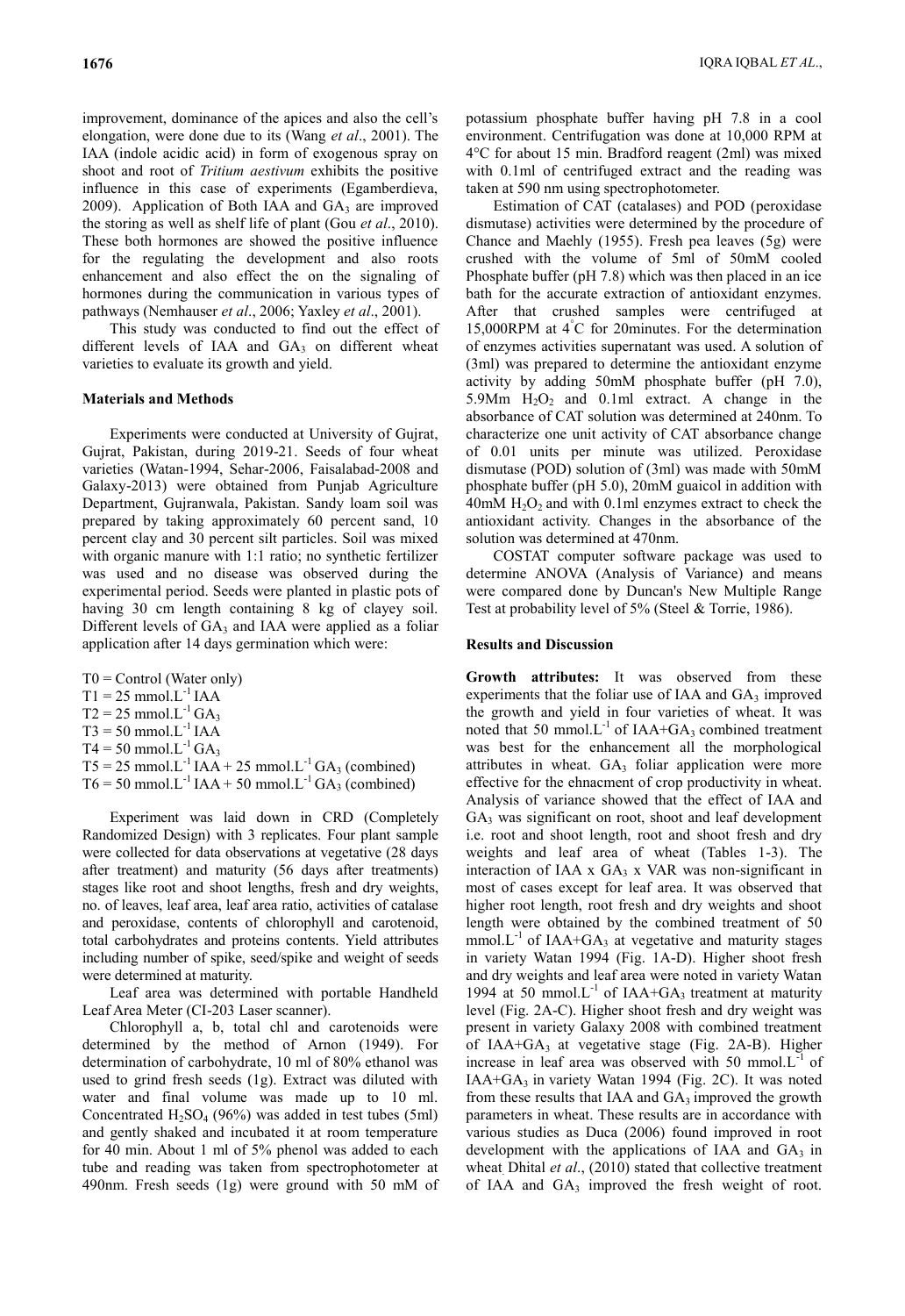Mukhtar (2008) described that 100 mg/L concentration of indole acetic acid and gibberellic acid indicated positive effect on shoot length of red sorrel and soybean in early germination of seeds. Zhang *et al*., (2005) report also similar with our results that shoot length improved due to the foliar appliaction of IAA and  $GA<sub>3</sub>$  hormones. Combined doses of  $GA_3$  + IAA were also enhanced the leaf area on the other side it was seen that IAA alone improved in size of leaf area than  $GA_3$  and IAA combined form (Naeem, 2004).

**Photosynthetic pigments:** Foliar application of plant growth regulators had significant effect on chl. "a" and "b" and carotenoids (Table 4). Higher chl-a contents were measured with combine foliar application of 50 mmol. $L^{-1}$ of IAA+GA<sub>3</sub> in sehar 2006 (Figure 2D). It was observed that variety sehar 2006 had maximum chl. b and carotenoid contents by 50 mmol  $L^{-1}$  and 25 mmol  $L^{-1} G A_3$ respectively (Fig. 3A-B). Similarly, it was found that

foliar spray of  $GA_3$  impressively enhanced the components of cellulose and nutrients and photosynthetic process was also enhanced by gibberellic acid (Tuna *et al*., 2008). The application of indole acetic acid increased the chl. contents and stomatal conductance in plants (Alenazi, 2011).

**Antioxidant activities:** Antioxidant activities were increased by the foliar spray of indole acetic acid and gibberellic acid. Table 5 showed that peroxidase (POD) and catalase (CAT) activities were enhanced in all wheat varieties and their interaction among all varieties of wheat. In all wheat varieties it was observed that POD and CAT activities were expressively higher by the spraying of IAA+  $GA_3$  as compared to control (Fig. 3C-D). Antioxidant activities are indicators of any stimulant applied in the form of chemicals. It was noted that POD, SOD and CAT were amplified after the treatment of IAA by foliar spray in wheat (Szechynska-Hebda *et al*., 2007).

**Table 1. Means squares (MS) from the analysis of variance (ANOVA) for root development of wheat under the effect of IAA and GA<sup>3</sup> .**

| Source of variance           | df             | Root length             |                 | Root fresh weight       |                 | Root dry weight         |                 |
|------------------------------|----------------|-------------------------|-----------------|-------------------------|-----------------|-------------------------|-----------------|
|                              |                | <b>Vegetative stage</b> | <b>Maturity</b> | <b>Vegetative stage</b> | <b>Maturity</b> | <b>Vegetative stage</b> | <b>Maturity</b> |
| Indole acetic acid (IAA)     | 2              | 282.037***              | $117.246***$    | $8.243***$              | 987.256***      | $0.283***$              | 17.958***       |
| Gibberellic acid $(GA_3)$    | $\overline{2}$ | 923.852***              | 211.468***      | $2.620***$              | 759.297***      | $0.443***$              | 16.399***       |
| Varieties (Var)              | 3              | $345.663***$            | 183.842***      | $5.042***$              | 467.948ns       | $0.217***$              | $3.835***$      |
| $IAA \times GA_3$            | 4              | $320.201***$            | 942.351***      | 0.225ns                 | $310.109**$     | $0.184***$              | 0.370ns         |
| IAA x Var                    | 6              | 895.928ns               | 1030.069ns      | $0.869**$               | 343.702ns       | $0.023**$               | 0.812ns         |
| $GA_3$ x Var                 | 6              | 795.494***              | $222.6**$       | $0.301$ ns              | 675.593ns       | 0.004 <sub>ns</sub>     | $0.784$ ns      |
| $IAA \times GA_3 \times Var$ | 12             | 378.219ns               | 365.924ns       | $0.128$ ns              | 437.083         | 0.005ns                 | $0.066$ ns      |
| Error                        | 36             | 523.203                 | 1247.222        | 0.341                   | 461.975         | 0.009                   | 0.572           |
| Total                        | 71             |                         |                 |                         |                 |                         |                 |

**Table 2. Means squares (MS) from the Analysis of Variance (ANOVA) for shoot development of wheat under the effect of IAA and GA<sup>3</sup>**

| <b>Source of Variance</b>    | df | <b>Shoot length</b>     |                 | Shoot fresh weight      |                 | Shoot dry weight        |                 |
|------------------------------|----|-------------------------|-----------------|-------------------------|-----------------|-------------------------|-----------------|
|                              |    | <b>Vegetative stage</b> | <b>Maturity</b> | <b>Vegetative stage</b> | <b>Maturity</b> | <b>Vegetative stage</b> | <b>Maturity</b> |
| Indole acetic acid (IAA)     | 2  | 1674.729***             | 19113.65***     | 383.619***              | 2443.106***     | $1.803***$              | 1386.364***     |
| Gibberellic acid $(GA_3)$    | 2  | 5770.528***             | $6311.44***$    | $1005.792***$           | 6307.776***     | $0.829***$              | 4070.553***     |
| Varieties (Var)              | 3  | 4375.101 <sub>ns</sub>  | 7657.556ns      | 263.764***              | 777.564ns       | $2.341***$              | 49.687**        |
| $IAA \times GA_3$            | 4  | 388.933***              | $9075.23***$    | 58.518***               | 475.859***      | 0.111ns                 | 273.586***      |
| IAA x Var                    | 6  | 561.961***              | 1565.208ns      | $23.075***$             | 619.248ns       | $0.146*$                | 12.612ns        |
| $GA_3$ x Var                 | 6  | 298.529*                | 2605.602ns      | 38.314***               | 386.184*        | 0.080ns                 | 18.989ns        |
| $IAA \times GA_3 \times Var$ | 12 | 565.693*                | 7655.82ns       | 4.427ns                 | 283.265ns       | 0.025ns                 | 2.339ns         |
| Error                        | 36 | 1327.863                | 1147.736        | 7.409                   | 843.522         | 0.077                   | 12.458          |
| <b>Total</b>                 | 71 |                         |                 |                         |                 |                         |                 |

| Table 3. Means squares (MS) from the Analysis of Variance (ANOVA) for foliage growth of wheat under the effect of IAA and GA <sub>3</sub> . |  |  |  |
|---------------------------------------------------------------------------------------------------------------------------------------------|--|--|--|
|                                                                                                                                             |  |  |  |

|                              | df | Leaf area per plant     |                 |  |  |
|------------------------------|----|-------------------------|-----------------|--|--|
| <b>Source of variance</b>    |    | <b>Vegetative stage</b> | <b>Maturity</b> |  |  |
| Indole acetic acid (IAA)     |    | 270.911***              | 928.943***      |  |  |
| Gibberellic acid $(GA_3)$    |    | $677.169***$            | 759.885***      |  |  |
| Varieties (Var)              |    | 786.600***              | $705.017***$    |  |  |
| $IAA \times GA_3$            | 4  | 287.380**               | 864.975***      |  |  |
| IAA x Var                    | 6  | 313.942***              | 188.718*        |  |  |
| $GA_3$ x Var                 | 6  | $672.622**$             | 563.76***       |  |  |
| $IAA \times GA_3 \times Var$ | 12 | 323.743***              | 547.828ns       |  |  |
| Error                        | 36 | 574.369                 | 9408.01         |  |  |
| <b>Total</b>                 | 71 |                         |                 |  |  |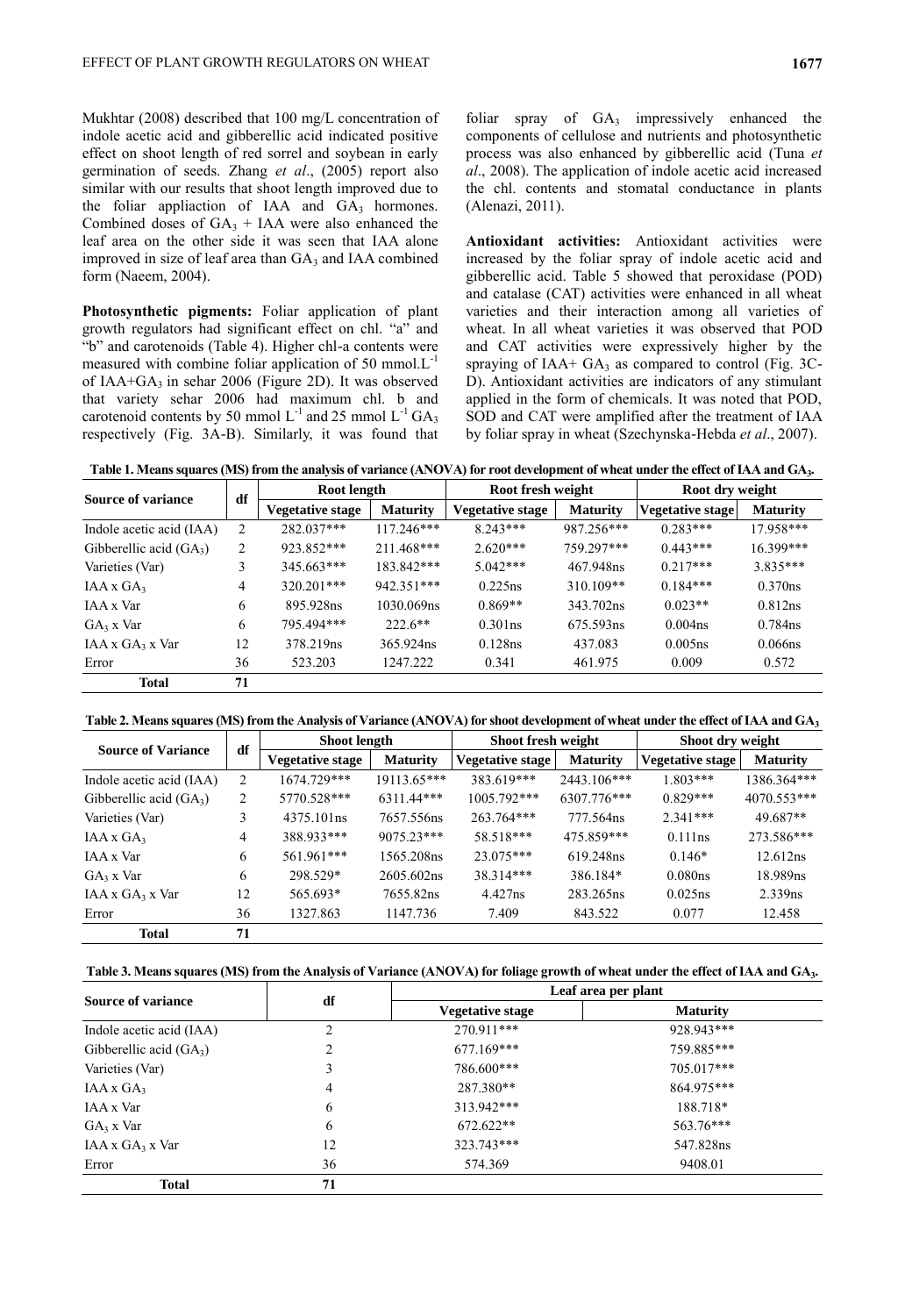

Fig. 1. Effect of IAA and GA<sub>3</sub> on various morphological parameters of wheat.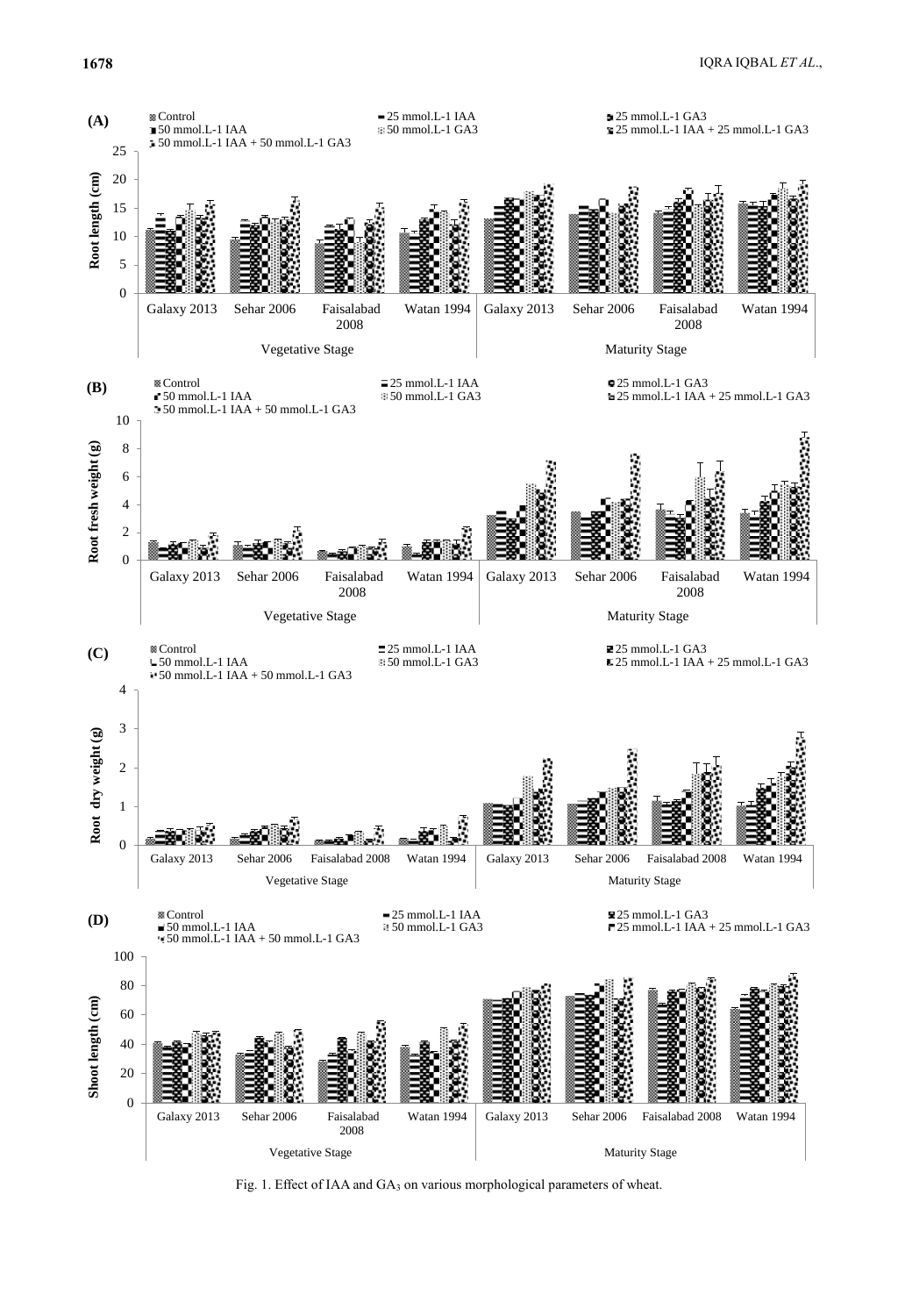

Fig. 2. Effect of IAA and GA<sub>3</sub> on various morphological and biochemical parameters of wheat.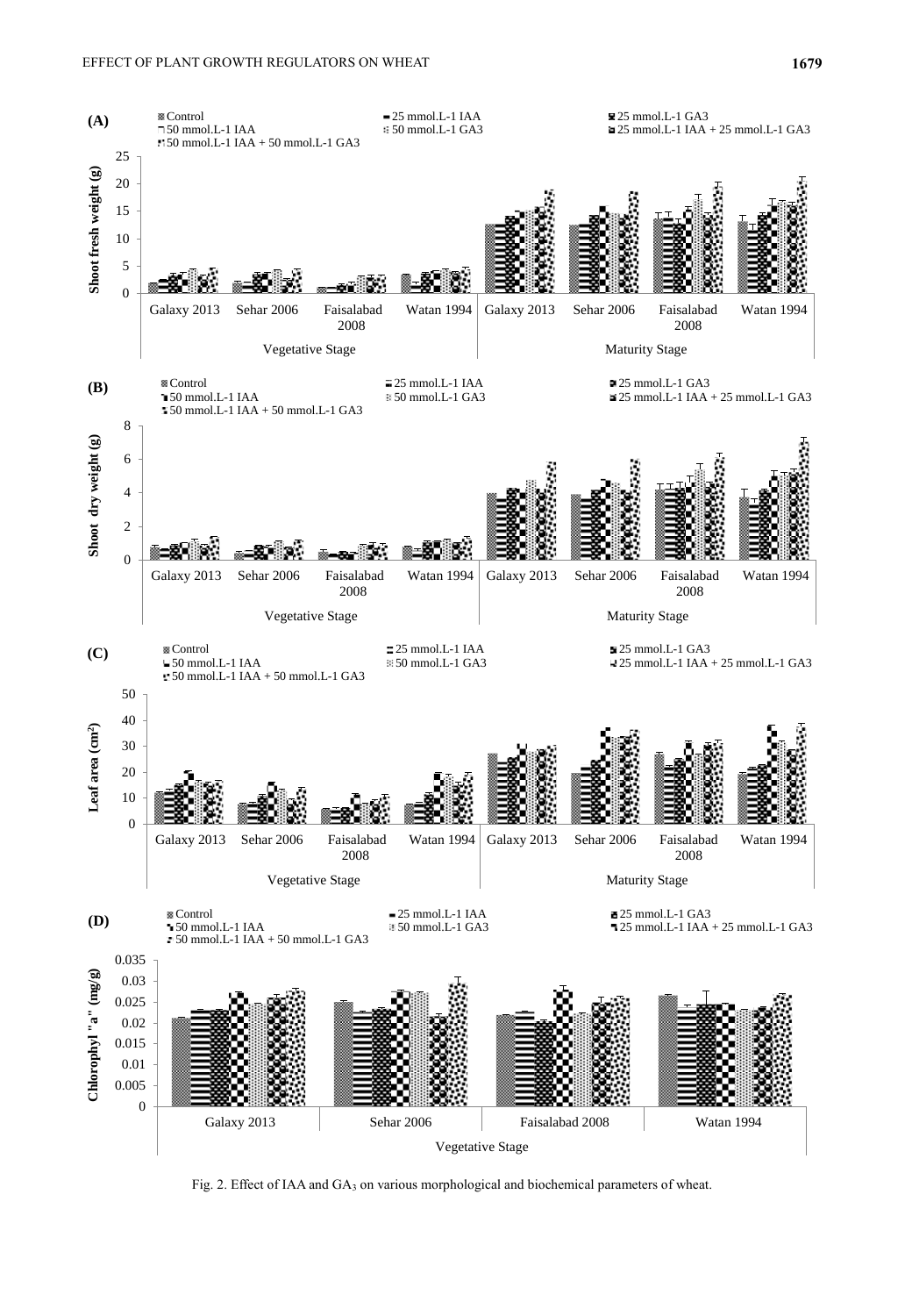|                              |                | Chlorophyll 'a'     | Chlorophyll 'b'     | <b>Carotenoids</b><br>Vegetative stage |  |
|------------------------------|----------------|---------------------|---------------------|----------------------------------------|--|
| <b>Source of variance</b>    | df             | Vegetative stage    | Vegetative stage    |                                        |  |
| Indole acetic acid (IAA)     | $\overline{2}$ | $0.002***$          | $0.005***$          | $0.013***$                             |  |
| Gibberellic acid $(GA_3)$    |                | $0.008***$          | $0.018***$          | $0.051***$                             |  |
| Varieties (Var)              |                | 5.116 <sub>ns</sub> | $1.064**$           | $4.443***$                             |  |
| $IAA \times GA_3$            | 4              | $5.014***$          | $0.001***$          | $0.004***$                             |  |
| IAA x Var                    | 6              | $7.772**$           | 5.700 <sub>ns</sub> | $2.492***$                             |  |
| $GA_3$ x Var                 | 6              | 8.833ns             | $2.321***$          | $1.245$ ns                             |  |
| $IAA \times GA_3 \times Var$ | 12             | $4.094$ ns          | $6.276*$            | $1.712**$                              |  |
| Error                        | 36             | 2.638               | 3.241               | 7.415                                  |  |
| Total                        | 71             |                     |                     |                                        |  |

**Table 4. Means squares (MS) from the Analysis of Variance (ANOVA) for photosynthetic pigments of** 

**Table 5. Means squares (MS) from the Analysis of Variance (ANOVA) for antioxidant activities and quality of wheat under the effect of IAA and GA<sup>3</sup>**

| <b>Source of variance</b>    | df | <b>Catalase</b>  | Peroxidase       | <b>Total Protein</b> | <b>Total Carbohydrate</b> |  |
|------------------------------|----|------------------|------------------|----------------------|---------------------------|--|
|                              |    | Vegetative stage | Vegetative stage | Vegetative stage     | Vegetative stage          |  |
| Indole acetic acid (IAA)     | 2  | $0.159***$       | $0.183***$       | $0.363***$           | $0.988***$                |  |
| Gibberellic acid $(GA_3)$    |    | $0.709***$       | $0.599***$       | $0.122***$           | $0.639***$                |  |
| Varieties (Var)              |    | $0.002***$       | $0.024***$       | $1.775***$           | $0.0433**$                |  |
| $IAA \times GA_3$            | 4  | $0.047***$       | $0.053***$       | 0.013ns              | $0.059***$                |  |
| IAA x Var                    | 6  | 4.498*           | $0.0025***$      | $0.129***$           | $0.008**$                 |  |
| $GA_3$ x Var                 | 6  | $2.267$ ns       | $0.002***$       | $0.0857***$          | $0.006***$                |  |
| $IAA \times GA_3 \times Var$ | 12 | 2.925ns          | 6.098ns          | 0.005ns              | $0.002**$                 |  |
| Error                        | 36 | 2.375            | 5.403            | $0.363***$           | 9.246                     |  |
| <b>Total</b>                 | 71 |                  |                  |                      |                           |  |

**Table 6. Means squares (MS) from the Analysis of Variance (ANOVA) for yielding attributes of** 

| wheat under the effect of IAA and $GA_3$ . |                |                                             |             |                     |                      |  |  |
|--------------------------------------------|----------------|---------------------------------------------|-------------|---------------------|----------------------|--|--|
| <b>Source of variance</b>                  | df             | Weight of spike per<br>Number of spikes per |             | Number of seeds per | Total seed yield per |  |  |
|                                            |                | plant                                       | plant       | plant               | plant                |  |  |
| Indole acetic acid (IAA)                   | 2              | 1071.908***                                 | 248.219***  | 9603734.258***      | 3604.974***          |  |  |
| Gibberellic acid $(GA_3)$                  | $\mathfrak{D}$ | 3766.85***                                  | 625.889***  | 34244796.467***     | 13957.611***         |  |  |
| Varieties (Var)                            |                | 309.865*                                    | $27.625***$ | 1146129.852**       | 34.688***            |  |  |
| $IAA \times GA_3$                          | 4              | 223.808**                                   | 41.804***   | 2366034.758***      | 816.300***           |  |  |
| IAA x Var                                  | 6              | 25.489*                                     | $4.965**$   | 129109.551***       | 6.830ns              |  |  |
| $GA_3$ x Var                               | 6              | 123.575***                                  | 21.424***   | 349832.852***       | $20.412***$          |  |  |
| $IAA \times GA_3 \times Var$               | 12             | 9.062ns                                     | $1.407$ ns  | 36435.106ns         | 1.962ns              |  |  |
| Error                                      | 36             | 13.344                                      | 1.667       | 29607.578           | 4.781                |  |  |
| <b>Total</b>                               | 71             |                                             |             |                     |                      |  |  |

**Quality attributes:** It was noted that the effect of foliar spray of PGRs as well as its interactions showed highly significant results for protein and carbohydrates contents (Table 5). Higher protein contents were obtained with combined treatments of  $GA_3$  and IAA in Watan 1994 (Fig. 4A). In case of carbohydrate contents, it was noted that variety Galaxy 2014 had higher accumulation of carbohydrates at 50 mmol  $L^{-1}$  IAA (Fig. 4B). Foliar application of IAA stimulates the protein synthesis and nucleic acid (RNA). In various reports Gibberellic acid also showed same result in wheat plants (El-Mohandes, 1999). It was testified in tomato plant the starch, carotene, proteins, ascorbic acid and soluble carbohydrates level enhanced by Gibberellic acid (Graham & Ballesteros, 2006).

**Yield attributes:** ANOVA for yield attributes including number of spikes per plant, weight of spike per plant, number of seeds per plant and total seed weight per plant indicated highly significant response for foliar spray of PGRs (Table 6). All yield parameters were increased with

 $GA<sub>3</sub>$  and IAA but higher inrease was noted at 50 mmole L<sup>-1</sup> IAA+GA<sub>3</sub> in variety Watan 1994 (Fig. 5A-B). In previous studies, research indicated that GA3 and IAA was useful for yield enhancement in linseed (Rastogi *et al*., 2013). The plant yield quality and productivity improved and enhanced by the proficiency of the photosynthetic process. It was directly linked to treatment of GA<sup>3</sup> IAA and to plants (Azooz *et al*., 2004). Treatment of IAA and  $GA_3$  to plants are directly related to the function of the photosynthesis apparatus and these are responsble for positively increase the production and yielding of plant (Azooz *et al*., 2004).

# **Conclusion**

It was concluded that 50 mmol. $L^{-1}$  combined application of IAA+GA $_3$  was best for the improvement of growth and yield of wheat as compared to other levels. Overall, GA3 treatments were more effective in comparison with IAA for enhancements of crop productivity.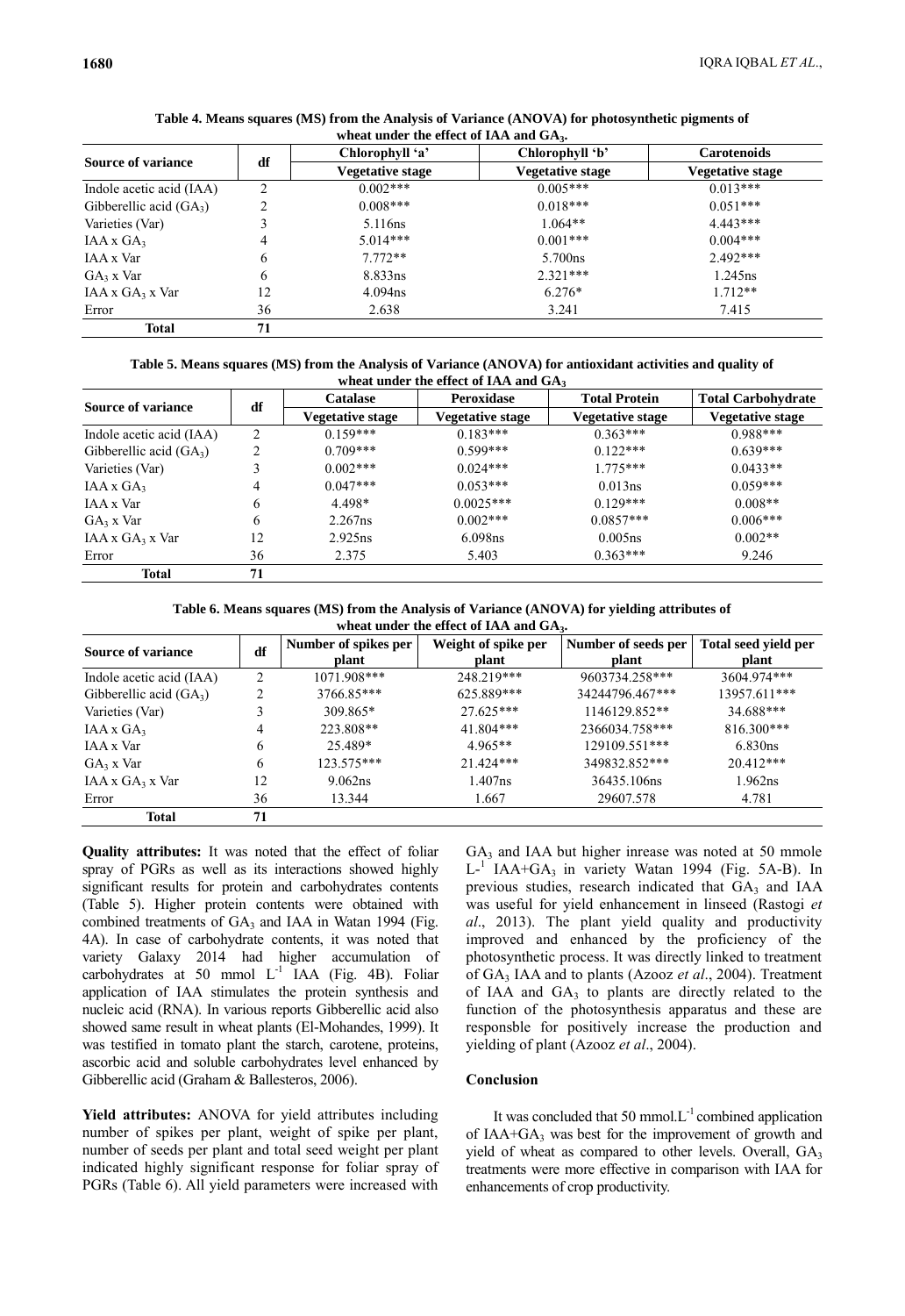

Fig. 3. Effect of IAA and GA<sub>3</sub> on biochemical parameters and antioxidant activities of wheat.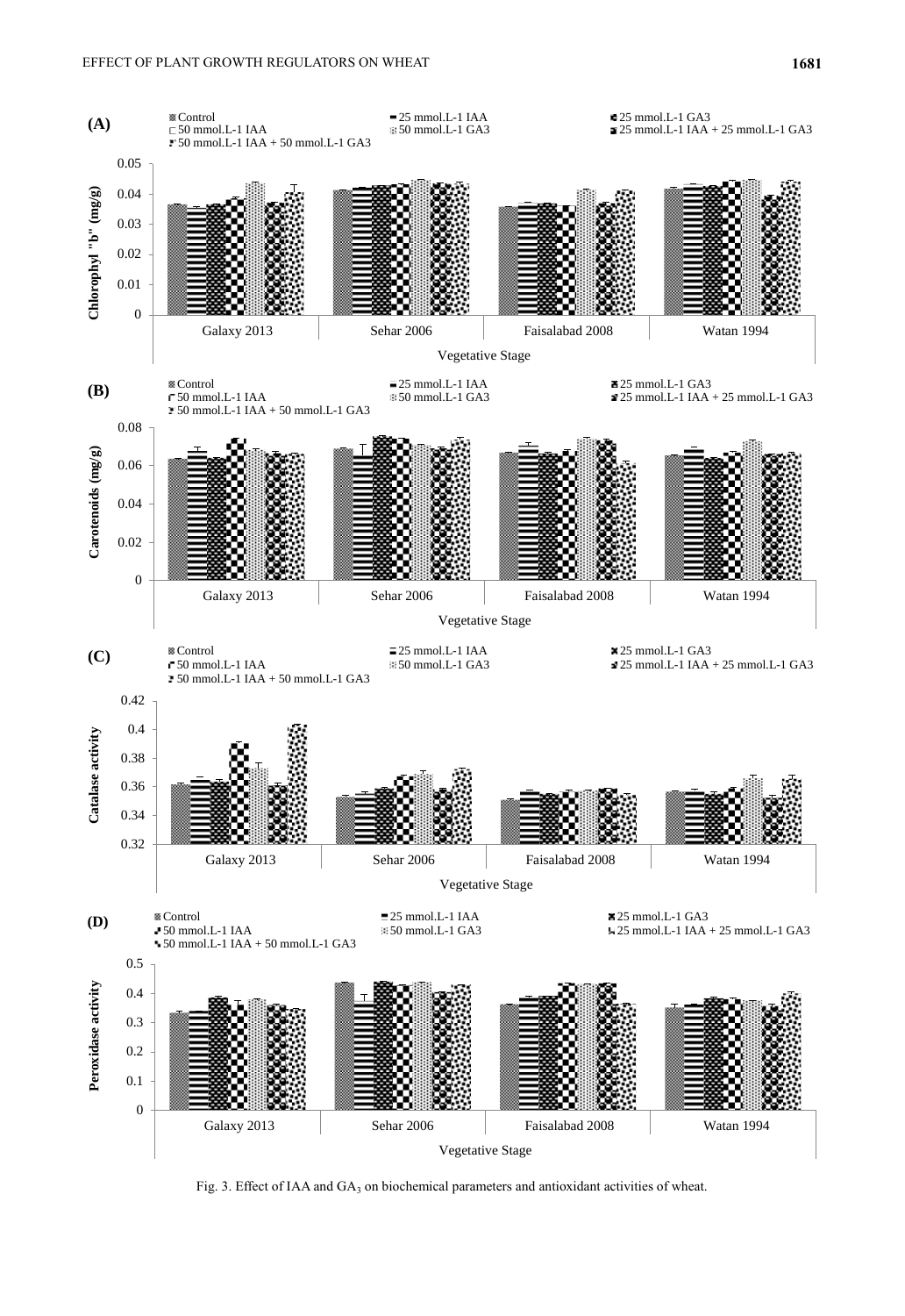

Fig. 4. Effect of IAA and GA<sub>3</sub> on quality and yield parameters of wheat.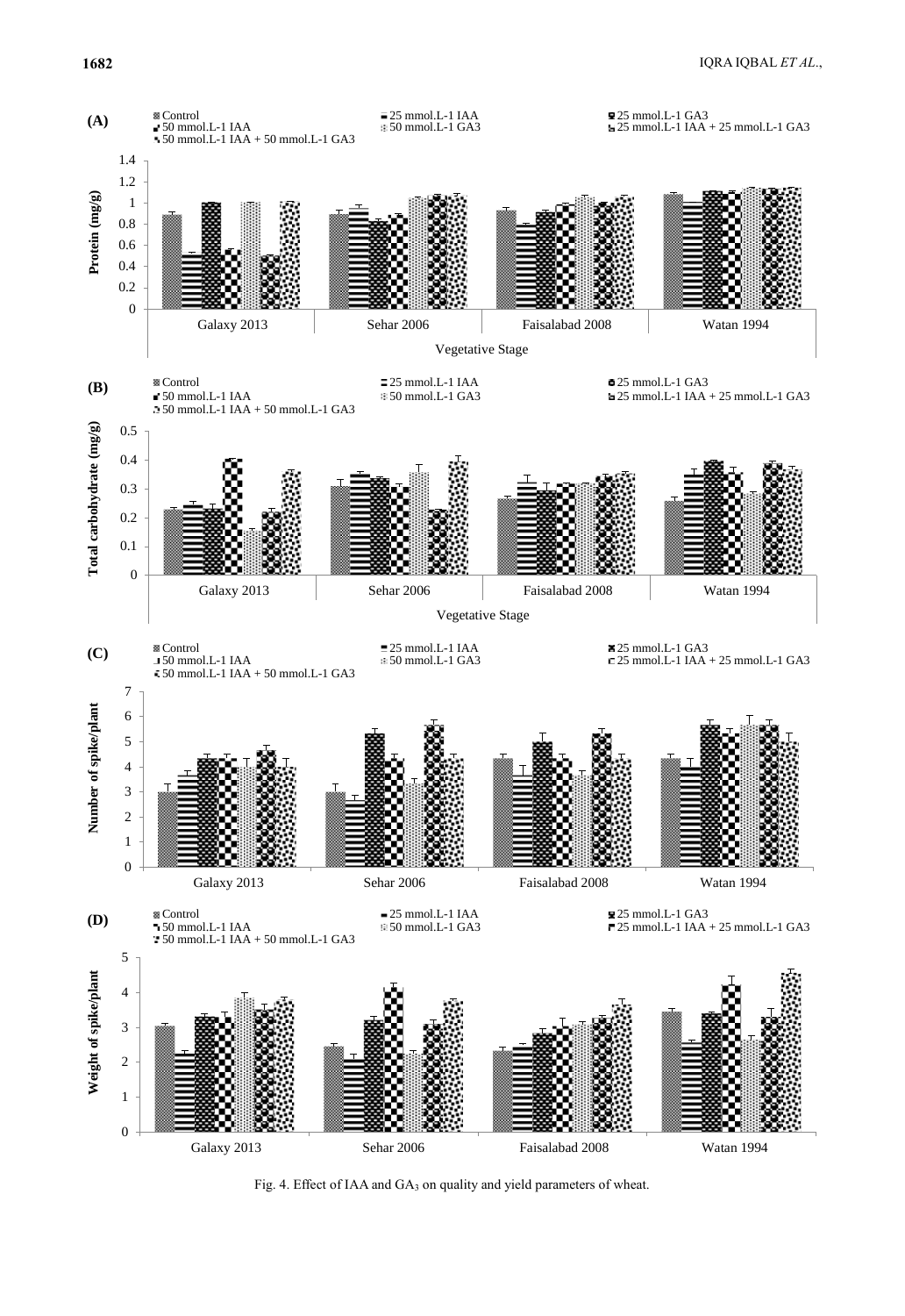

Fig. 5. Effect of IAA and  $GA_3$  on yielding attributes of wheat.

# **References**

- Akbari, G., S.A. Sanavy and S. Yousefzadeh. 2007. Effect of auxin and salt stress (NaCl) on seed germination of wheat cultivars (*Triticum aestivum* L.). *Pak. J. Biol. Sci*., 10: 2557-2561.
- Alenazi, M.M. 2011. Improvement of okra (*Abelmoschus esculentus*) growth, yield and quality by using plant growth regulators *In vivo* and *In vitro* conditions (Doctoral dissertation, University of Malaya).
- Amiri, R., S. Bahraminejad, S. Sasani, S. Jalali-Honarmand and R. Fakhri. 2015. Bread wheat genetic variation for grain's protein, iron and zinc concentrations as uptake by their genetic ability. *Eur. J. Agrom.,* 67: 20-26.
- Arnon, D.I. 1949 Copper enzymes in isolated chloroplasts. Polyphenoloxidase in *Beta vulgaris*. *Plant Physiol.*, 24: 1.
- Ashraf, M.Y. and G. Sarwar. 2002. Salt tolerance potential in members of Brassicaceae. Physiological studies on water relations and mineral contents. In: *Prospects for saline Agriculture*. (Eds.), R. Ahmad and K.A. Malik. Kluwer Academic Publishers, Netherlands, pp. 237-245.
- Azooz, M.M., M.A Shaddad and A.A. Abdel-Latef. 2004. The accumulation and compartmentation of proline in relation to salt tolerance of three sorghum cultivars. *Ind. J. Plant Physiol.*, 9: 1-8.
- Belderok , B., H. Mesdag and D. Donner. 2000. Bread-making quality of wheat springer, dordrecht, new york: kluwer academic publisher, New York, pp. 416.
- Cakmak, I. 2008. Enrichment of cereal grains with zinc: agronomic or genetic biofortification. *Plant Soil,* 302: 1-17.
- Chance, B. and C.A. Maehley. 1955. Assay of catalase and peroxidases. *Methd. Enzyme*, 2: 764-755.
- Cornell, H. 2003. In: (Ed.): Cauvain, S.P. Bread Making: Improving Quality. Woodhead Publishing, Cambridge.
- Dhital, S.P., H.T. Lim and H.K. Manandhar. 2010. Direct and efficient plant regeneration from different explant sources of potato cultivars as influenced by plant growth regulator. *Nepal J. Sci. Tec.*, 12: 1-6.
- Dimkpa, C., T. Weinand and F. Asch. 2009. Plant rhizobacteria interactions alleviate abiotic stress conditions. *Plant Cell Environ.,* 32: 1682-1694.
- Duca, M. 2006. The spatial and temporal distribution of auxin and gibberellin in sunflower (*Helianthus annuus* L.). *J. Cell Mol. Biol*., 5: 43-49.
- Egamberdieva, D. 2009. Alleviation of salt stress by plant growth regulators and IAA producing bacteria in wheat. *Acta. Physiol. Plant,* 31: 861-864.
- Ellis, M., P. Nagpal, J.C. Young, G. Hagen, T.J. Gulifoyle and J.W. Reed. 2005. Auxin response factor1 and auxin response factor2 regulate senescence and floral organ abscission in *Arabidopsis thaliana. Devel.*, 132: 4563-4574.
- El-Mohandes, M.A.O. 1999. The use of associative diazotrophs with different rates of nitrogen fertilization and compost to enhance growth and N<sub>2</sub> fixation of wheat. *Bull. Fac. Agric. Cairo. Univ*., 50: 729-754.
- Fahad, S., S. Hussain, A. Bano, S. Saud, S. Hassan and D. Shan. 2015. Potential role of phytohormones and plant growthpromoting rhizobacteria in abiotic stresses: consequences for changing environment. *Environ. Sci. Pollut. Res.*, 22: 4907-4921.
- Gou, J., S. Strauss, C. Tsai, K. Fang, Y. Chen, X. Jiang and B. Busov. 2010. Gibberellins regulate lateral root formation in *Populus* through interactions with auxin and other hormones. *The Plant Cell*, 22: 623-639.